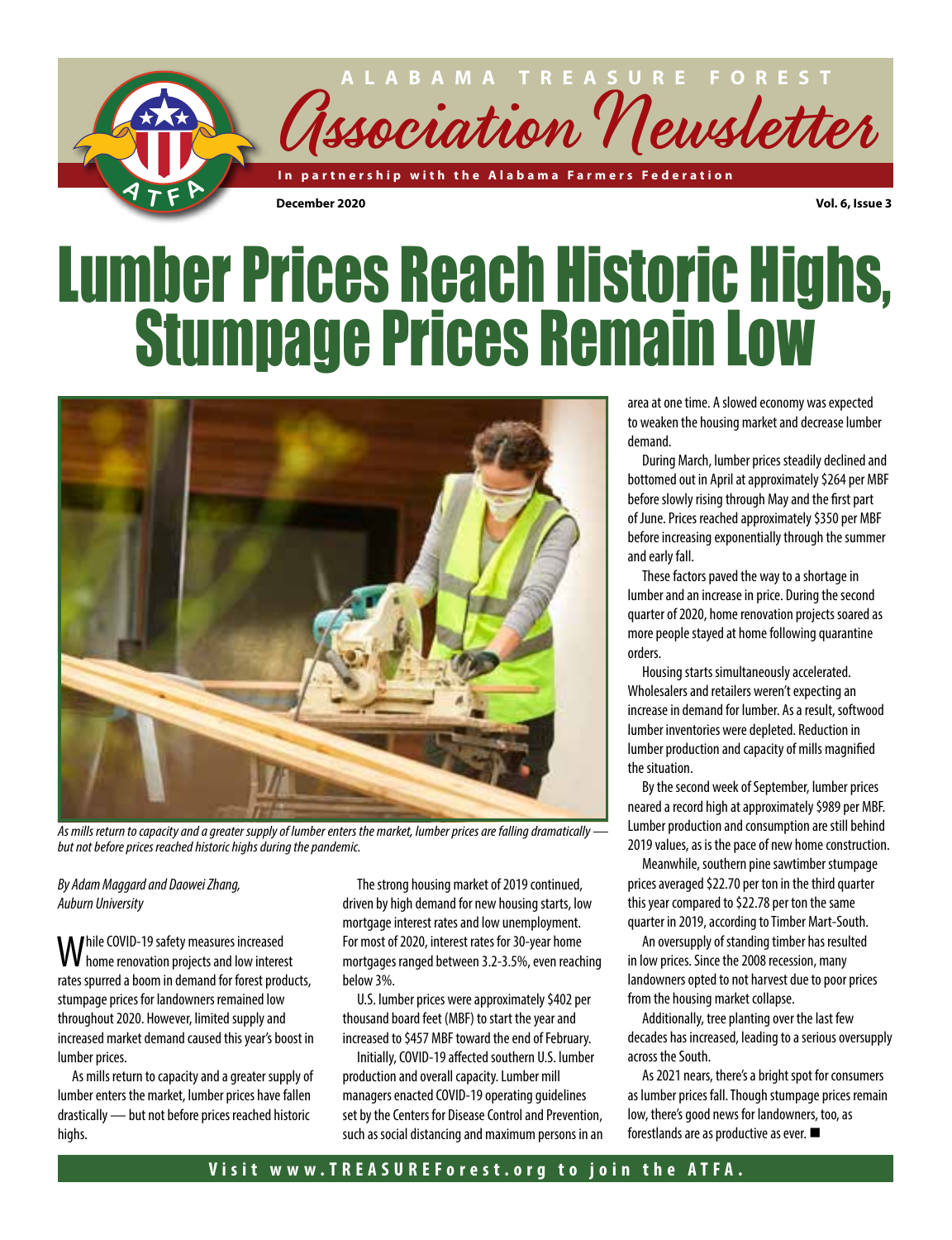# Don't Get Complacent About Hunting Safety

*By David Rainer*, *Alabama Department of Conservation and Natural Resources*

Although the number of hunting accidents has held steady the last several years, Capt. Marisa Futral doesn't want Alabama hunters to take anything for granted during the state's lengthy hunting seasons.

Futral, the Alabama Wildlife and Freshwater Fisheries (WFF) Division hunter education coordinator, said accidents the past five years averaged about 20 per hunting season. It's encouraging — but not the ultimate goal.

Of the 22 accidents during the 2019- 2020 season, WFF staff had reports of eight non-fatal firearm accidents, one fatal firearm accident, 10 non-fatal tree stand accidents and three fatal tree stand accidents.

"Of our non-fatal firearm accidents, half of them were self-inflicted," Futral said. "The other half failed to properly identify the target. The one fatality was failure to identify the target during turkey season. We really need to emphasize properly identifying the target before you put your finger on the trigger.

"And don't get complacent. Hunters need to be constantly aware of the muzzle direction of their firearm," she added. "Of the 13 tree stand accidents,



*Staying aware and not being complacent are critical to successfully and safely using a tree stand during hunting season.*

# Eleven TIPS TO USE a tree stand safely

- A Always wear a safety harness, also known as a fall-arrest system, when in a tree stand, as well as when climbing into or out of a tree stand. Statistics show the majority of tree stand incidents occur while climbing in and out of a stand.
- $\triangle$  Select the proper tree for use with a tree stand. Select a live, straight tree that fits within the size limits recommended in the tree stand's instructions. Do not climb or place a tree stand against a leaning tree.
- A A safety strap should be attached to the tree to prevent falling more than 12 inches.
- $\blacktriangle$  Inspect the safety harness for signs of wear or damage before each use.
- $\triangle$  Follow all manufacturer instructions.
- $\triangle$  Follow the three-point rule of tree stand safety. Have three points of contact to the steps or ladder before moving. This could be two arms and one leg holding and stepping on the ladder or one arm and two legs in contact with the ladder before moving. Be cautious as rain, frost, ice or snow can cause steps to become extremely slippery. Check security of the step before placing weight on it.
- $\blacktriangle$  Hunt with a plan and, if possible, a buddy. Before leaving home, tell others an exact hunting location, estimated time of return and who is going.
- Carry emergency signal devices such as a cellphone, walkie-talkie, whistle, signal flare, PLD (personal locator device) and flashlight at

the victims either weren't wearing safety harnesses or they weren't attached to the tree. You need to be attached to the tree the entire time you're off the ground."

Futral emphasized the last statement.

"A wide variety of accessories is available to ensure you are attached to the tree at all times," she said. "Harnesses are much more comfortable than they were 10 years ago. They are easy to put on and are lightweight."

Several non-fatal tree stand accidents involved failures of straps or other parts of the tree stand.

"Always check the condition of your tree stand before you attempt to climb," Futral said. "Tree stands left out in the weather can deteriorate quickly.

"It's so easy to get complacent. Your family wants you to come home from the hunt safely. Even if you've been doing this your whole life, take that extra minute to be safe. Make sure you're hooked to the tree. Unload your firearm when you cross the fence. If you think it'll be OK 'just this once,' don't do it."

Despite accidents, hunting remains one of the safest recreational activities available. According to American Sports Data and the National Shooting Sports Foundation, hunting ranks lower than basketball, football, tennis, cheerleading, bicycling, golf and bowling in total number of injuries per 100 participants.  $\blacksquare$ 

all times. Keep them within reach, even while suspended in a fall-arrest system. Watch for changing weather conditions. In the event of an incident, remain calm and seek help immediately.

- $\triangle$  Never leave a tree stand installed for more than two weeks, since damage could result from changing weather conditions or from other factors not obvious with a visual inspection.
- ▲ Use a haul line to pull up gear and an unloaded firearm or bow to your tree stand. Never climb with anything in your hands or on your back. Prior to descending, lower equipment on the opposite side of the tree.
- **A** Know physical limitations. Don't take chances. Do not climb when impaired by drugs or alcohol, or if sick or fatigued. If you start thinking about how high up you are, stop climbing.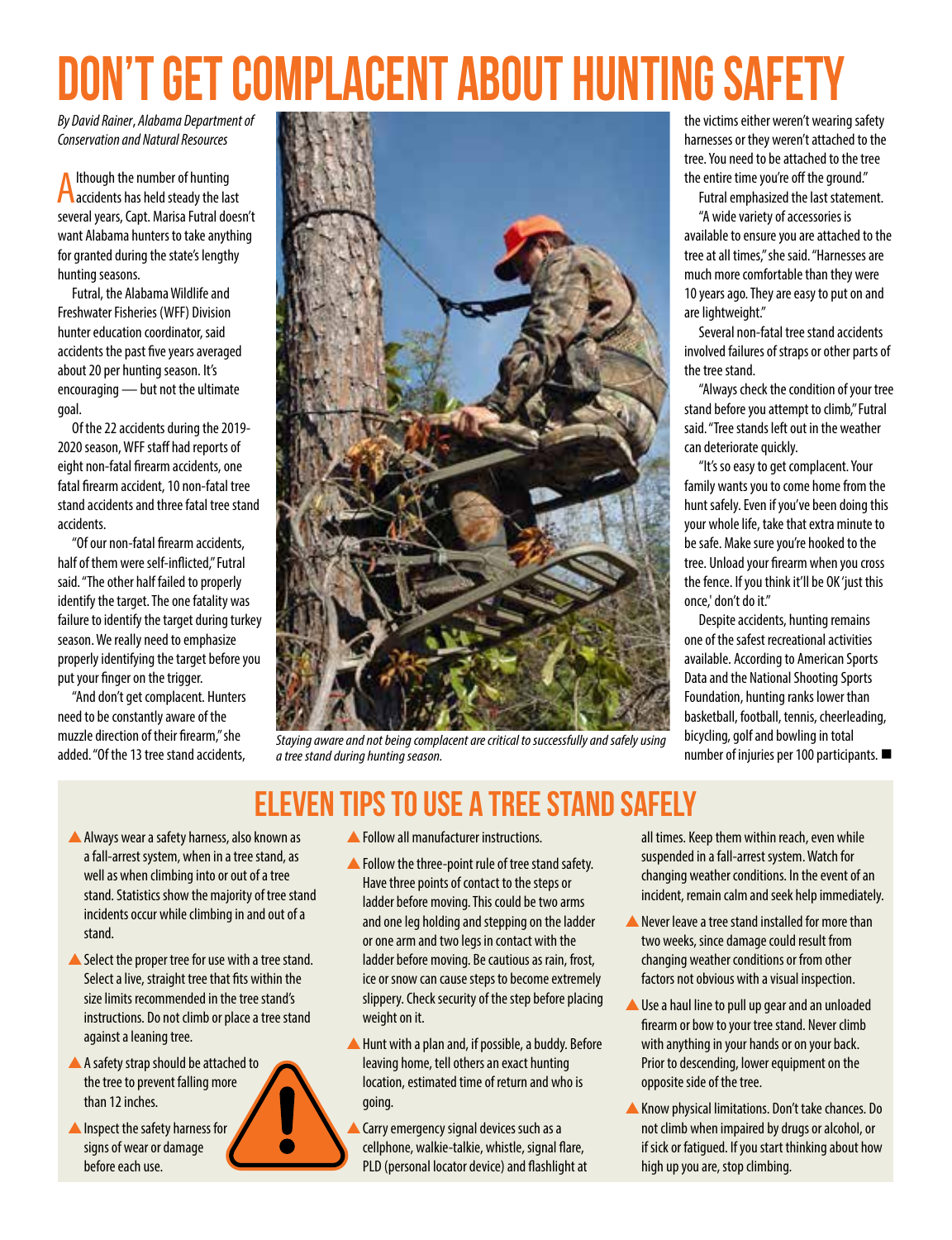



*Harvesting an adequate number of deer each year is essential to keep the herd and habitat healthy. Managing a balanced adult sex ratio will also result in a healthier herd.*

A lthough biologists provide guidance on how may had which deer to harvest, hunters are the real lthough biologists provide guidance on how many deer managers. Each time the trigger is pulled, it's a deer-management decision.

Even not harvesting a deer is a management decision. Unfortunately, many landowners who hope to produce high-quality or trophy bucks allow the deer herd to overpopulate because they like to see 20 plus deer when they go to a stand. This often results in a poor-quality herd with significant dispersal of deer to surrounding properties, less reproduction and fawn recruitment, and poor-quality antlers.

Harvesting an adequate number of deer each year is essential to keep the deer herd and habitat healthy. In addition to maintaining a desirable deer density, doe harvest is the primary tool used to manage the adult sex ratio of a herd. Maintaining a balanced ratio will result in a much healthier deer herd, better quality bucks, increased fawn survival and exciting hunting.

Balancing the adult sex ratio also increases breeding competition and gets mature bucks on their feet so clients can see or harvest them (which is always more challenging than growing them).

When harvesting does, especially early in the season, attempt to do so in a way that minimizes hunting pressure and preserves hunting quality. When possible, avoid harvesting many does on food plots before the rut if planning to hunt the food plots for

mature bucks later.

There are always low-impact options for taking does. Places such as woods stands, power lines, gas pipelines or clear-cuts are great choices.

#### **Flood Duck Ponds To Full Pool**

Monitor water levels in duck ponds as fall arrives. Many areas in the Southeast have been fortunate and have gotten abundant rain. However, too much water too early can be bad for growing duck pond crops and plants.

Water-control structures allow managers to regulate water levels and are valuable when a rain event such as a tropical storm comes through. Once a crop matures, allow ponds to slowly flood to "full pool." Ideal water depth for dabbling ducks such as mallards, gadwalls, wood ducks, etc. is 12 to 18 inches with pockets of 4- to 6-inch depths.

Flood ponds two to four weeks before hunting season to give ducks a chance to find the ponds and get accustomed to using them. Flooding too early (more than a month before the season) may result in seed deterioration, leading to less food during the late season.

For good hunting throughout the season, do not over-hunt the duck pond, and allow a rest period between hunts. If multiple ponds are available, designate one as a no-hunt area to provide a place for ducks to loaf. This will keep them on the property.  $\blacksquare$ 

Dear ATFA Members, What a year 2020 has been. How many of us would have imagined the challenges we would face this year? With a pandemic, a contentious national election and hurricane after hurricane, it has been a trying year.

As Americans and Alabamians, we will get through these challenges and be better for it.

With these issues, we were not able to accomplish our usual goals for the Alabama TREASURE Forest Association. We were unable to have board meetings as usual, and many activities we would ordinarily sponsor were canceled. We have, however, held steadfast as a grassroots organization and will move forward as life returns to normal.

LETTER FROM THE PRESIDENT

Σ

 $\overline{\mathbf{Q}}$ 

u,

œ Ш

Н İШ

Ш Ŧ

 $\mathbf \Xi$  $\blacksquare$ 

<u>()</u>

 $\overline{\mathbf{z}}$ Δ.

> In our limited scope of activities, we were still able to accomplish important things. The board voted to establish the John Dorrill Memorial Scholarship. John, who died earlier this year, was a huge supporter of our organization and was a former ATFA president. Additionally, we sponsored a prescribed burn tract in Autauga County, experienced growth in membership and saw increases in our liability insurance program. License plate sales are also up substantially.

Next year, it is important for us to hit the ground running with new programming, educational opportunities and natural resource events to help our membership and the public. Everyone will be ready to get out and be active.

On a personal note, I have been honored to serve two years as president of this impactful organization. It has been a particular honor to be associated with so many landowners who volunteer their time to make Alabama's natural resources better. I think we have one of the best organizations of its kind in the nation. ATFA has been blessed with good leaders and members throughout its tenure. We also have a great executive director in William Green, who has helped us on the board and continues to guide the organization. At our next meeting, we will elect new officers to lead the association.

ATFA will continue to promote, educate and improve our natural resources and be good stewards of what God has given us. Be safe and stay tuned for good times ahead.

> Gary M. Cole ATFA President